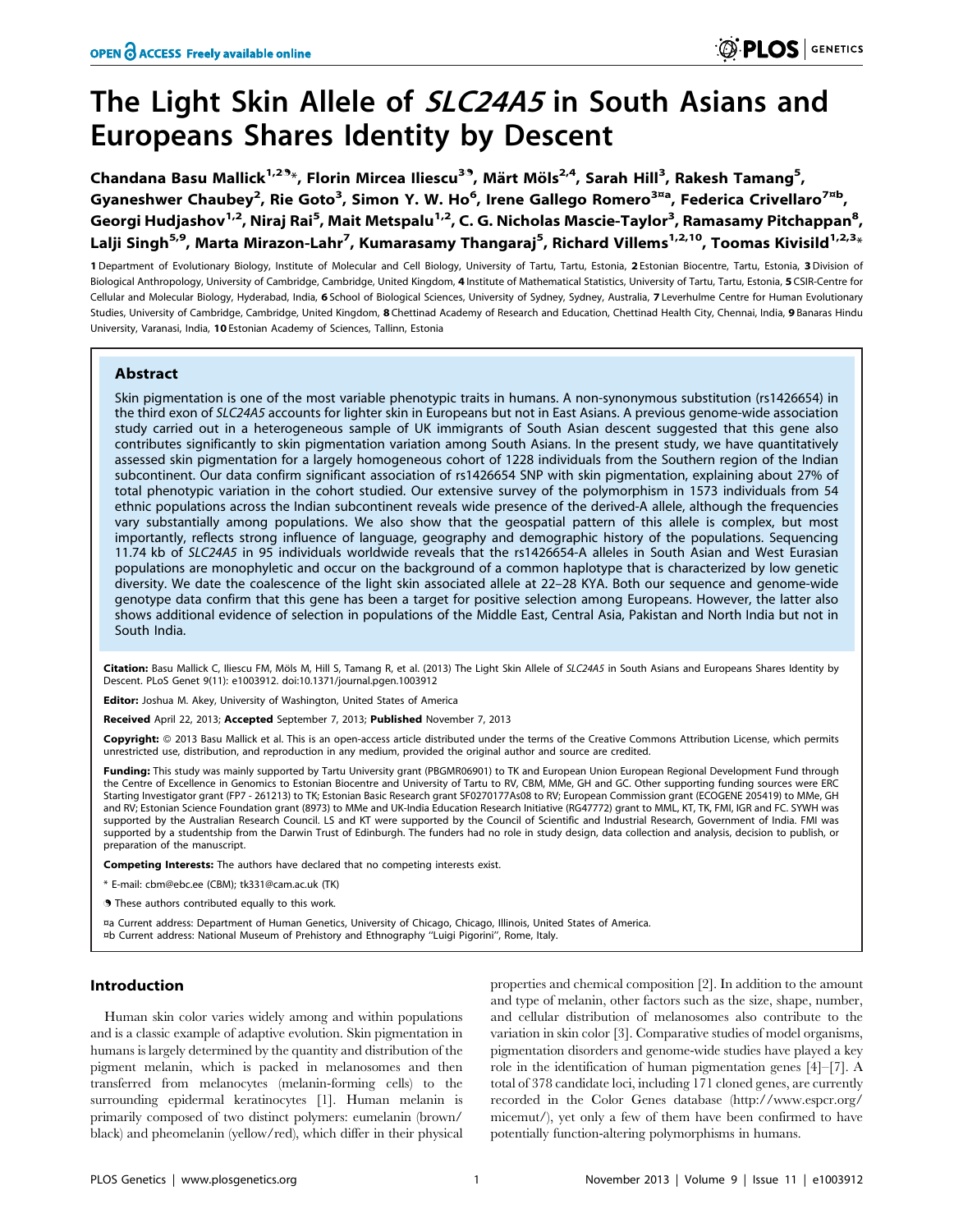#### Author Summary

Human skin color is one of the most visible aspects of human diversity. The genetic basis of pigmentation in Europeans has been understood to some extent, but our knowledge about South Asians has been restricted to a handful of studies. It has been suggested that a single nucleotide difference in SLC24A5 accounts for 25–38% European-African pigmentation differences and correlates with lighter skin. This genetic variant has also been associated with skin color variation among South Asians living in the UK. Here, we report a study based on a homogenous cohort of South India. Our results confirm that SLC24A5 plays a key role in pigmentation diversity of South Asians. Country-wide screening of the variant reveals that the light skin associated allele is widespread in the Indian subcontinent and its complex patterning is shaped by a combination of processes involving selection and demographic history of the populations. By studying the variation of SLC24A5 sequences among a diverse set of individuals, we show that the light skin associated allele in South Asians is identical by descent to that found in Europeans. Our study also provides new insights into positive selection acting on the gene and the evolutionary history of light skin in humans.

A significant correlation between skin color and ultraviolet radiation (UVR) levels observed at the global scale suggests that natural selection plays an important role in determining the distribution of this phenotypic trait [8]. The evolution of dark skin at low latitudes has been mainly accredited to the requirement of photo-protection against UVR which causes sunburn and skin cancer, whereas the evolution of light skin has been most commonly associated with vitamin D deficiency [9], [10]. It has been proposed that as humans started to colonize higher latitudes, where UVR levels were lower, dark skin could not absorb sufficient UVR for efficient vitamin D synthesis, hence natural selection favored the evolution of light skin [8], [11]. This is indirectly supported by the observation that candidate pigmentation genes are collectively enriched by high- $F_{ST}$  single-nucleotide polymorphisms (SNP) [12]–[14]. Furthermore, data mining of publicly available datasets, such as HapMap, Perlegen and Human Genome Diversity Project (HGDP), has provided evidence of selection signals in pigmentation-related genes in one or more populations (see [15] and references therein), [16] thus elucidating the history of human adaptation to local environments for this complex trait.

One of the key pigmentation genes in humans is SLC24A5 (OMIM 609802). It is located on chromosome 15q21.1 and encodes a protein called NCKX5. The association of this gene with lighter pigmentation was initially discovered in zebrafish [4]. Using admixed populations, it was further demonstrated in this study [4] that a non-synonymous variant (ref SNP ID: rs1426654) in the third exon of this gene explains 25–38% of the skin color variation between Europeans and West Africans. The ancestral (G) allele of the SNP predominates in African and East Asian populations (93–100%), whereas the derived (A) allele is almost fixed in Europe (98.7–100%) [4]. Functional assays of this gene suggested its direct involvement in human melanogenesis through cation-exchange activity [17], [18]. However, the fact that the ancestral (G) allele is virtually fixed not only in Africans but also in East Asians suggests that light skin at high latitudes evolved independently in East and West Eurasia [19]. Genome-wide scans have also identified SLC24A5 as one of the most important ''hot spots'' for positive selection in Europeans, thereby supporting the role of natural selection acting on this gene [4], [20], [21].

Populations of South Asia live at lower latitudes than would be expected to require selection for lighter skin color on the basis of improved vitamin D synthesis [8]. Nevertheless, South Asians do exhibit a wide variation in skin color [22]. Two previous studies have assessed the genetics of skin pigmentation variation in expatriates from South Asia. The first of these [6] concluded that non-synonymous variants at three genes, SLC24A5, SLC45A2 (OMIM 606202), and TYR (OMIM 606933), collectively contribute to variation in skin pigmentation in South Asians, with SLC24A5 showing the largest effect. The second study on common disease variants suggested high prevalence of the light skin associated allele of SLC24A5 in Asian Indians [23]. Nevertheless, both the studies involved populations that were structured and represented only a small range of the vast ethnic and genetic landscape of South Asia. Hence, comprehensive assessment of this phenotypic trait in native populations of South Asia has been lacking so far.

Therefore, in the present study, we sought to address the following objectives. First, we aimed to quantify the amount of skin pigmentation variation that can be explained by the rs1426654 SNP of SLC24A5 in a homogeneous cohort of 1228 individuals from South Asia. Second, we studied the geospatial pattern of rs1426654-A allele in the Indian subcontinent using 1573 individuals from 54 populations and investigated how various factors influence its distribution. Third, we aimed to uncover the fine-scale genetic variation of SLC24A5 and determined the coalescence age of rs1426654 by resequencing 11.74 kb in a diverse set of 95 individuals. Lastly, we assessed whether SLC24A5 resequencing data and genome-wide genotype data were in concordance with the earlier reported evidence of positive selection in Europeans, and tested for any further evidence of selection among the studied populations. Our results confirm that rs1426654 plays a key role in pigmentation variation, while indepth study of the light skin associated allele (rs1426654-A) among Indian populations reveals that the genetic architecture of skin pigmentation in South Asia is quite complex. The present study also provides important insights on evidence of positive selection and the evolutionary history of this light skin associated allele.

## Results

## Variation of melanin index in South Asia and its association with rs1426654 SNP

Phenotypic assessment of melanin index (MI) across 1674 individuals from two distinct cohorts, Cohort A and Cohort B (see Materials and Methods; Tables 1, S1 and S2) demonstrated a wide variation in skin color (MI 28–79) in South Asia. Comparison with published datasets for the regions of the world revealed that the observed range in South Asians was three times greater than that in East Asians and Europeans and comparable to that of Southeast Asians (Table 1). Notably, Cohort A  $(n = 1228)$  which included individuals from three closely related agricultural castes of Andhra Pradesh in South India, shows remarkable variation in skin color (MI 30–64), similar to heterogeneous pool of samples in Cohort B (MI 28–79).

We tested the association of the rs1426654 SNP with pigmentation differences between the low  $(MI<38)$  and high  $(MI>50)$  MI groups of Cohort A (Figure 1A), using a logistic regression model. A likelihood-ratio test to discern the association of the rs1426654 SNP to skin pigmentation, in addition to the influence of sex and population (caste), showed a highly significant effect of rs1426654 genotype on skin pigmentation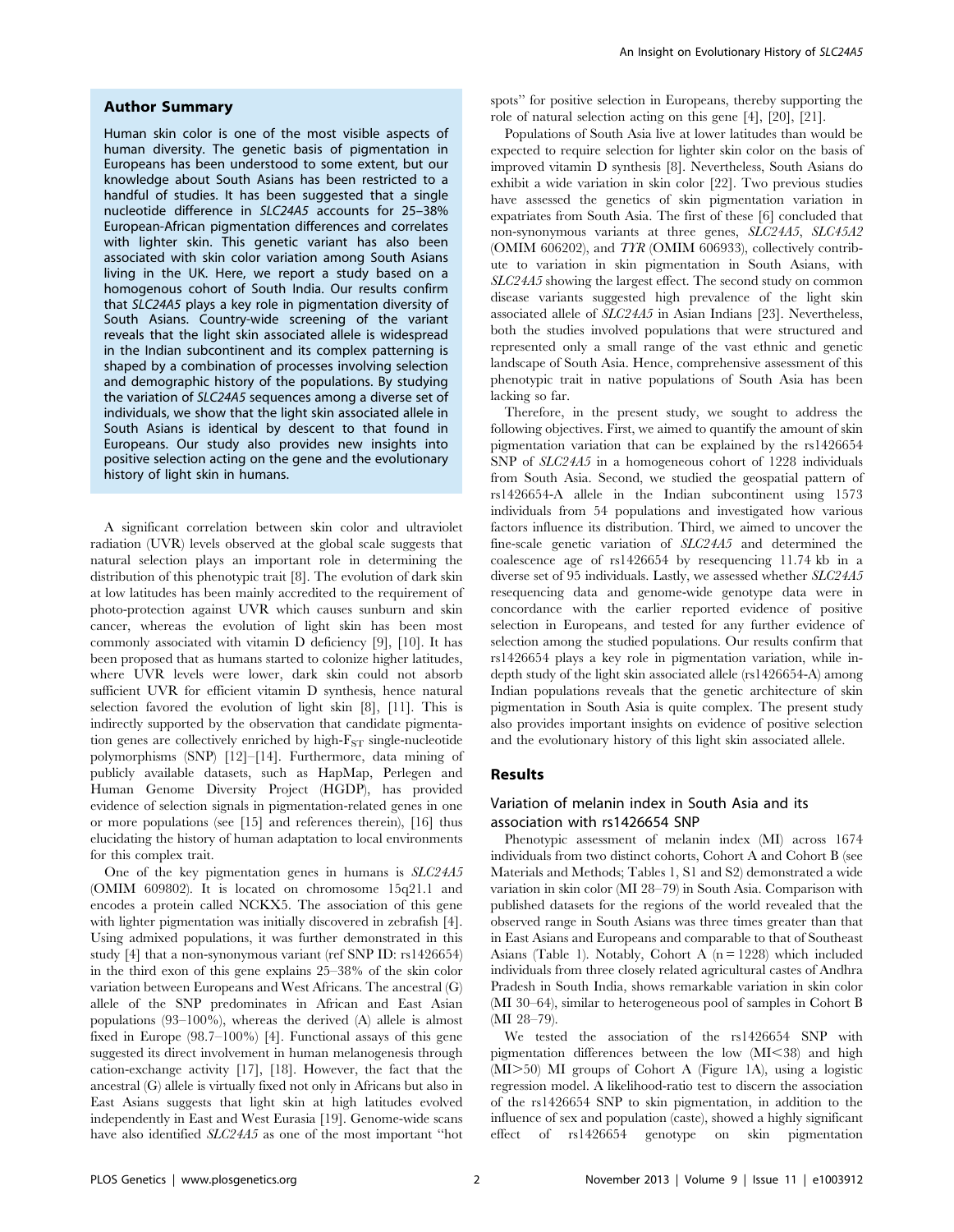Table 1. Global range of human skin pigmentation assessed by the melanin index (MI).

| <b>Population</b>    | <b>Sampling location</b> | No of individuals | <b>MI Average</b> | <b>MI Range (Min-Max)</b> | Reference                |
|----------------------|--------------------------|-------------------|-------------------|---------------------------|--------------------------|
| South Asia, Cohort A | India                    | 1228              | 43.6              | $30 - 64$                 | this study               |
| Kapu                 | Andhra Pradesh           | 272               | 43.4              |                           | this study               |
| Naidu                | Andhra Pradesh           | 112               | 43.6              |                           | this study               |
| Reddy                | Andhra Pradesh           | 844               | 43.7              |                           | this study               |
| South Asia, Cohort B | India                    | 446               | 45.7              | $28 - 79$                 | this study               |
| Kurumba              | <b>Tamil Nadu</b>        | 39                | 56.1              |                           | this study               |
| Badaga               | <b>Tamil Nadu</b>        | 47                | 44.7              |                           | this study               |
| Korku                | Maharashtra              | 64                | 53.2              |                           | this study               |
| Kota                 | <b>Tamil Nadu</b>        | 46                | 44.6              |                           | this study               |
| Nihali               | Maharashtra              | 63                | 56.9              |                           | this study               |
| Ror                  | Haryana                  | 56                | 41.7              |                           | this study               |
| Toda                 | Tamil Nadu               | 43                | 43.3              |                           | this study               |
| <b>Brahmin</b>       | Tamil Nadu               | 22                | 41.4              |                           | this study               |
| Saurashtrian         | Tamil Nadu               | 36                | 41.9              |                           | this study               |
| Yadava               | Tamil Nadu               | 30                | 57.9              |                           | this study               |
| African American     | <b>USA</b>               | 232               | 53.4              | $32 - 80$                 | Parra et al. 2004 [69]   |
| African Caribbean    | <b>UK</b>                | 173               | 57.8              | $38 - 80$                 | Parra et al. 2004 [69]   |
| Bougainville Island  | Papua New Guinea         | 153               | 89.8              | $70 - 115$                | Norton et al. 2006 [45]  |
| Orang Asli           | Peninsular Malaysia      | 517               | 47.6              | $28 - 75$                 | Ang et al. 2012 [33]     |
| Negrito              | Peninsular Malaysia      | 55                | 55.1              | $34 - 70$                 | Ang et al. 2012 [33]     |
| Senoi                | Peninsular Malaysia      | 412               | 45.5              | $28 - 75$                 | Ang et al. 2012 [33]     |
| Proto Malay          | Peninsular Malaysia      | 50                | 42.2              | $30 - 61$                 | Ang et al. 2012 [33]     |
| East Asian           | <b>USA</b>               | 9                 | 31.8              | $28 - 36$                 | Shriver et al. 2000 [70] |
| European             | Europe                   | 469               | 29                | $20 - 39$                 | Candille et al. 2012 [5] |
| Mexican              | Mexico                   | 156               | 46.1              | $36 - 56$                 | Parra et al. 2004 [69]   |
| Puerto Rican         | <b>USA</b>               | 64                | 36.8              | $26 - 55$                 | Parra et al. 2004 [69]   |

doi:10.1371/journal.pgen.1003912.t001



Figure 1. Association of rs1426654 genotypes with melanin index. (A) Distribution of melanin index (MI) in 1228 individuals of Cohort A. The two dotted black lines represent approximately 10% thresholds for the low (MI<38) and high (MI>50) MI groups, which were used to assess genotype-phenotype association using a logistic regression model. (B) Distribution of mean melanin index for the genotypes of rs1426654. The mean melanin indices for each genotype, as obtained separetely for males and females are shown together with their 95% confidence intervals, as estimated by multiple imputation model (Table S3A). doi:10.1371/journal.pgen.1003912.g001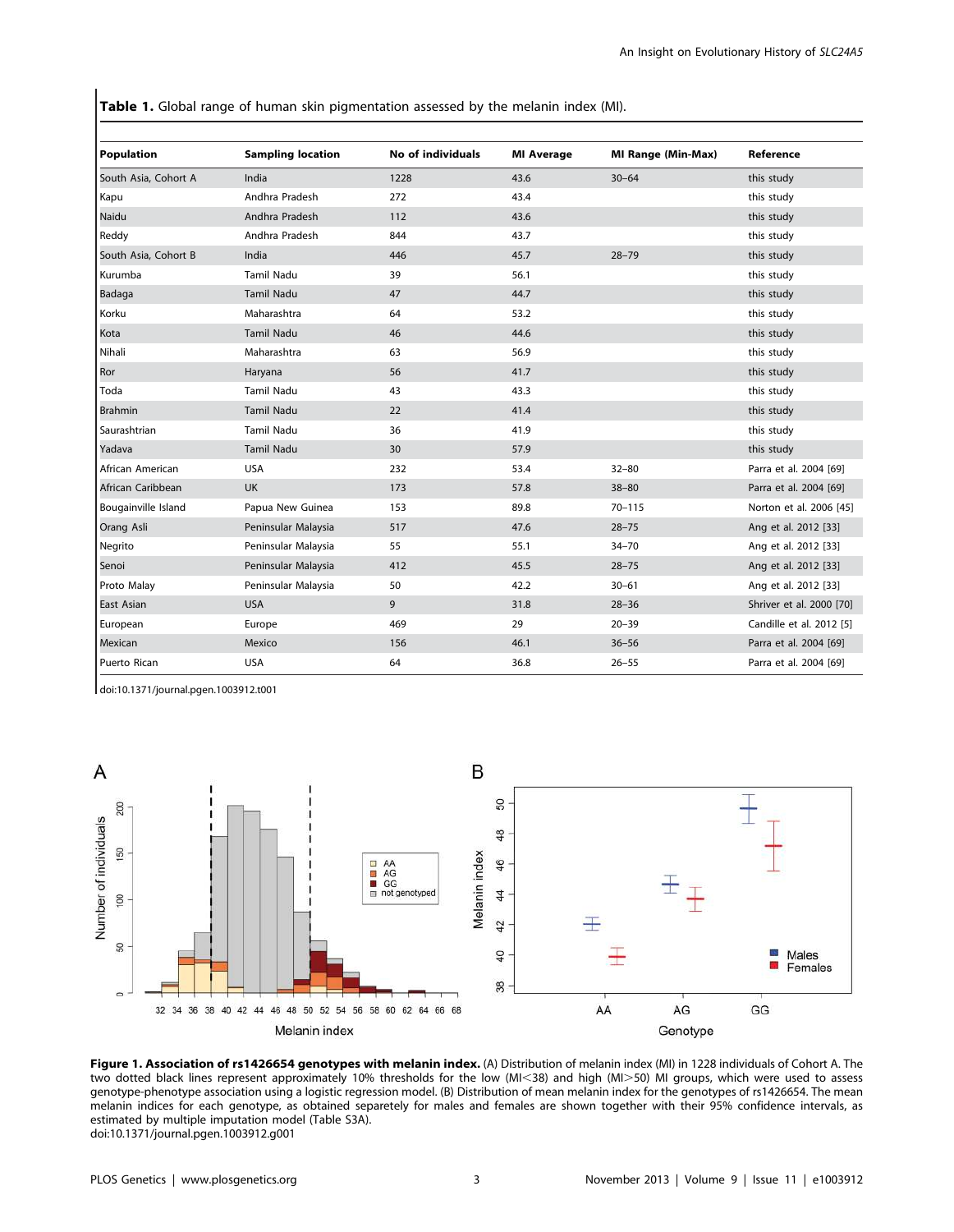$(p = 2.4 \times 10^{-31})$  with an odds ratio of 26.2 (95% CI 12–67.5) for the A allele. Furthermore, the cross-validated Area Under the Curve (AUC) score of 0.83 suggested that this model has a high discrimination power between the low and high MI groups. In summary, most of the pigmentation differences observed between the low and high MI groups could be explained by the rs1426654 SNP.

We further aimed to estimate the effect size of the SNP. However, direct estimation of the effect size based on the samples genotyped from high or low MI group of Cohort A would only allow us to assess the effect of genotype for the extremes of pigmentation phenotype rather than for the whole distribution. Therefore, to estimate how much variation in MI could be explained by the rs1426654 SNP if all 1228 individuals in Cohort A had been genotyped, we used a multiple imputation approach based on simulations. The distribution of estimated mean MI across the genotypes, as obtained separately for males and females from the imputed dataset, is presented in Figure 1B and Table S3A. We observed that the estimated mean MI for each genotype in females was lower than that of males (Table S3A). Analysis of the imputed datasets using a General Linear Model (GLM) revealed that the effect of genotype was highly significant  $(p<1\times10^{-16})$ . Notably, the total variation in pigmentation  $(R^2)$ that can be explained by the full model (including sex and genotype) was calculated to be 29% (95% CI, 24–34), while that by the SNP alone was 27% (95% CI, 22–32).

Besides the quantitative assessment of the effect size, we found that the effect of the SNP was not exactly additive. Individuals with GG genotypes were darker than expected under the additive model (Table S3B). This result is consistent with the similar mode of inheritance observed in SLC24A5 by Lamason [4] and in other pigmentation genes, such as KITLG (OMIM 184745) and SLC45A2 [7], [19].

Similar to Cohort A, our genotype-phenotype association tests on heterogeneous populations of Cohort B (Table S2), using a GLM after adjusting for sex and population, revealed that the effect of genotype was significant  $(p=3.24\times10^{-8})$ . However, unlike Cohort A, where we did not observe any significant difference in mean MI of three castes  $(p = 0.65)$ , the effect of population in Cohort B was highly significant ( $p<2.2\times10^{-16}$ ).

# Geospatial distribution of rs1426654-A allele and its correlation with geography, language and ancestry component

In an attempt to map the geospatial pattern of rs1426654-A allele frequencies across South Asia, we genotyped 1054 individuals across 43 ethnic groups including major language groups and geographic regions (see Materials and Methods, Cohort C) from the Indian subcontinent. In summary, 1573 individuals from 54 distinct tribal and caste populations from all the three cohorts (A, B and C) were assessed for this polymorphism (Table S4; Figure S1). We found that the rs1426654-A allele is widely present throughout the subcontinent, although its frequency varies substantially among populations (0.03 to 1) with an average frequency of  $0.53\pm0.32$  (Table S4). To explain how the various genetic and non-genetic factors affect the geospatial distribution of the rs1426654-A allele in the Indian subcontinent, we assessed the correlation of rs1426654-A allele frequency with major geographical divisions, language families and the ancestry component detected in previous studies of Indian populations [24], [25]. However, to avoid bias due to low sample sizes in some of the populations, only data from 1446 individuals representing 40 populations were used (Table S5).

Although we observe a considerable local heterogeneity, there is a general trend of rs1426654-A allele frequency being higher in the Northern (0.70 $\pm$ 0.18) and Northwestern regions (0.87 $\pm$ 0.13), moderate in the Southern  $(0.55 \pm 0.22)$ , and very low or virtually absent in Northeastern populations of the Indian subcontinent (Figure 2, Table S6). Notably, the Onge and the Great Andamanese populations of Andaman Islands also showed absence of the derived-A allele. Given the fact that one can observe a pronounced latitudinal cline for skin pigmentation across world populations, we also sought to test the observed derived-A allele frequencies in terms of absolute latitude and longitude in South Asia. We found that the rs1426654-A allele frequency in South Asia does not significantly correlate with latitude  $(r = 0.23, p = 0.15)$ . However, a significant negative correlation with longitude ( $r = -0.49$ ; p = 0.002) was observed.

We found that the Tibeto-Burman and the Austroasiatic language families have the lowest frequencies of the A allele (Table S5 and Table S6). The rs1426654-A allele frequency was significantly higher in Indo-European speakers than in other language groups (Table S6). In particular, there was a significant difference  $(p<0.001)$  between the A allele frequencies of the Indo-European and the Dravidian speaking groups. We found that both language and geography have a significant influence on rs1426654-A allele frequency, as revealed by Mantel tests  $(p<0.001)$ .

We also studied the geospatial pattern of rs1426654-A allele frequencies at the global level using 2763 subjects from previously published data (Table S7) and 1446 individuals from the present study (Table S5). The isofrequency map illustrates high frequencies of the rs1426654-A allele in Europe, Middle East, Pakistan, moderate to high frequencies in Northwest and Central Asia, while being almost absent in East Asians and Africans with notable exceptions in Bantu (Southwest), San, Mandeka, and Ethiopians (Table S7, Figure 2). As rs1426654-A allele frequency was found to be higher in West Eurasian populations that are known to share one of the genome-wide ancestry components of South Asia [24], [25], we sought to test the correlation between the derived-A allele frequency and the proportion of the West Eurasian ancestry component (as depicted by the ''light green component'' in [24]) for the studied populations. For this, we used the genome-wide information available on Indian populations from literature [24]–[28] (Table S8) and relevant global reference populations to perform the ADMIXTURE run. Population structure as inferred by ADMIXTURE analysis at  $K = 7$  is shown in Figure S<sub>2</sub>A. The proportions of k<sub>5</sub> light green ancestry component obtained at  $K = 7$  for the populations studied were plotted against the rs1426654-A allele frequency available for all populations and South Asia in particular (Figure S2B). As shown in Figure S2B, we obtained a significant positive correlation for South Asian populations ( $r = 0.90$ ,  $p < 0.0001$ ) but a weak, although significant correlation when all populations sharing the k5 component  $(r = 0.64, p = 0.04)$  were considered.

## Fine-scale genetic variation of SLC24A5

We resequenced 11.74 kb of  $SLC24A5$  (Figure 3), covering all the nine exons (1617 bp), introns (5797 bp),  $5'$  flanking (4150 bp), and  $3'$  flanking (177 bp) regions (Figure 3) in a global sample set of 95 individuals (see Materials and Methods) grouped into 8 broad geographic regions. A total of 60 variable sites (including 23 singletons), one insertion, and one tetranucleotide repeat were identified with derived allele frequencies ranging from 0.005 to 0.39. Results of the resequencing study for these variable sites are presented in Table S9. According to dbSNP (http://www.ncbi. nlm.nih.gov/projects/SNP/) build 137 (June 2012), 21 of these 62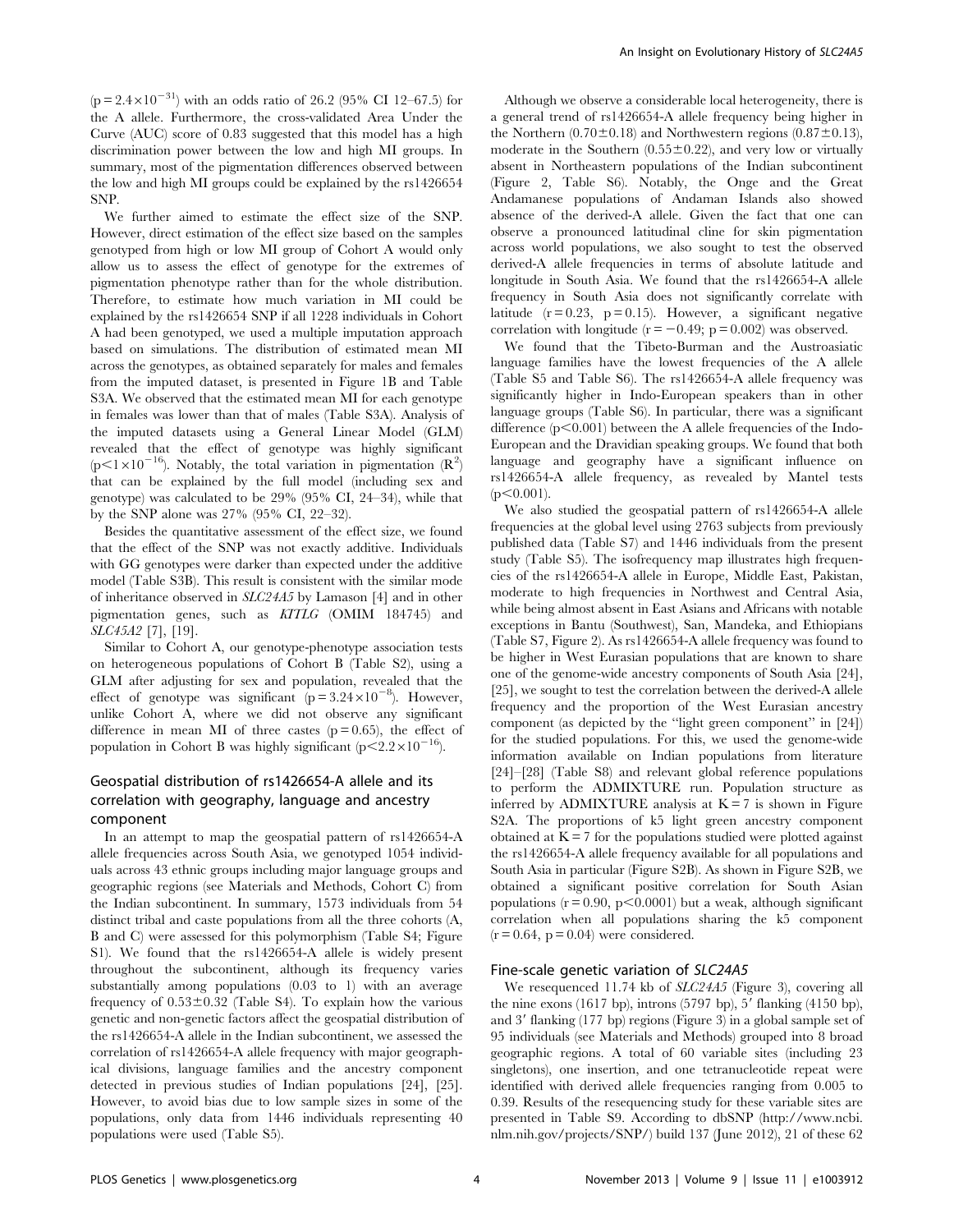

Figure 2. Isofrequency map illustrating the geospatial distribution of SNP rs1426654-A allele across the world. The map has been drawn based on rs1426654-A allele frequencies of 2763 subjects obtained from published datasets (Table S7) and 1446 individuals from the present study (Table S5). Red dots correspond to the sampling locations. doi:10.1371/journal.pgen.1003912.g002

identified variants were novel. The insertion present in the 5' flanking region (position 48411803) was confined to two San individuals (San 15 and San 17). Comparison of polymorphic sites across different regions revealed that the exons of SLC24A5 are highly conserved in humans. We detected only two variable positions within exons, with rs1426654 being the only nonsynonymous SNP. The other variant, a synonymous (Ser-Ser) mutation identified at exon 7 at position 48431227, was shared by four Africans. In contrast to low variation in the exonic region, a highly polymorphic tetranucleotide repeat (GAAA) was observed in the 5' flanking region  $(GAAA-GAAA-GAAA-A$  $(AAAA-GAAA-A)_{n}$ -GAAAAA-GAAAA) at position 48412029. These repeats varied from 3 to 12 copies. A detailed analysis of the repeats did not reveal any correlation with the geographical origin of the samples



Figure 3. The structure of the human SLC24A5 gene (Chromosome 15q21.1, 48409019 to 48434692). Exons of the gene are shown in yellow, introns in blue and 5 kb of 5' flanking region in pink. The black lines underneath the gene show the regions resequenced in this study (total of 11741 bp) spanning 25674 bp. rs1426654 is the functional SNP located in the third exon. doi:10.1371/journal.pgen.1003912.g003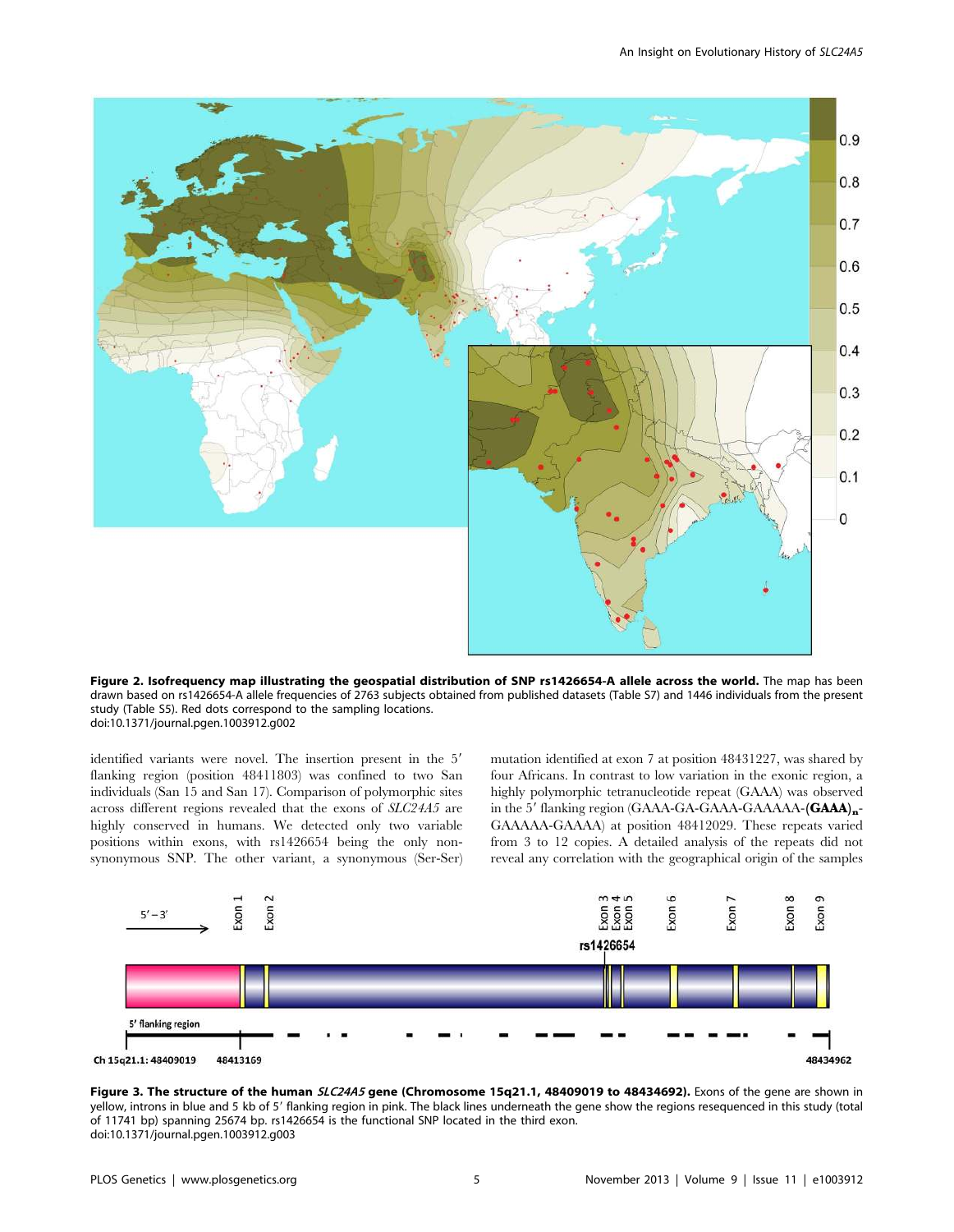or the haplogroups studied, in general (Table S10). However, chromosomes belonging to haplogroup H (Figure S3), defined by the rs1426654-A allele, were associated with larger repeat lengths (7–13), albeit this association was not restricted only to them (Table S10).

The nucleotide diversity estimated for the consensus resequenced region (11741 bp) was observed to be  $0.00042\pm0.00004$  (with Jukes-Cantor correction), which is low compared to the average of  $0.00071 \pm 0.00042$  for 647 genes resequenced in the NIEHS SNP database (http://egp.gs.washington.edu/). A sliding window approach based on similar measures (window size  $= 100$  bp, step  $size = 25$  bp) for the 5' flanking region (4150 bp) sequenced revealed that the 2726–2875 region demonstrates the highest nucleotide diversity of 0.00651 (Figure S4). Various molecular An Insight on Evolutionary History of SLC24A5

diversity indices studied for the eight geographical groups are presented in Table S11 and Figure S5. Average pairwise differences observed among and within 8 different geographical regions using 11741 bp sequence data are summarized in Figure 4. Populations from regions previously reported to exhibit a high frequency of the rs1426654-A allele (North Africa and Middle East, Central Asia, South Asia and Europe; see Figure 2) show low levels of intra- and inter-population diversity in the resequenced region (Figure 4, Table S11).

#### Evidence for positive selection

We tested if our sequence data supports the well-documented evidence of positive selection for SLC24A5 in previous studies [4], [13], [20], [21], [29], [30] and whether it provides any additional



Figure 4. Heat map showing the intra- and inter-population variation measured by average pairwise sequence differences of the SLC24A5 gene. The upper triangle of the matrix (green) shows average pairwise differences between populations (PiXY). The average number of pairwise differences (PiX) within each population is shown along the diagonal (orange). The lower triangle of the matrix (blue) shows differences between populations based on Nei's distance, i.e., corrected average pairwise differences (PiXY-(PiX+PiY)/2). doi:10.1371/journal.pgen.1003912.g004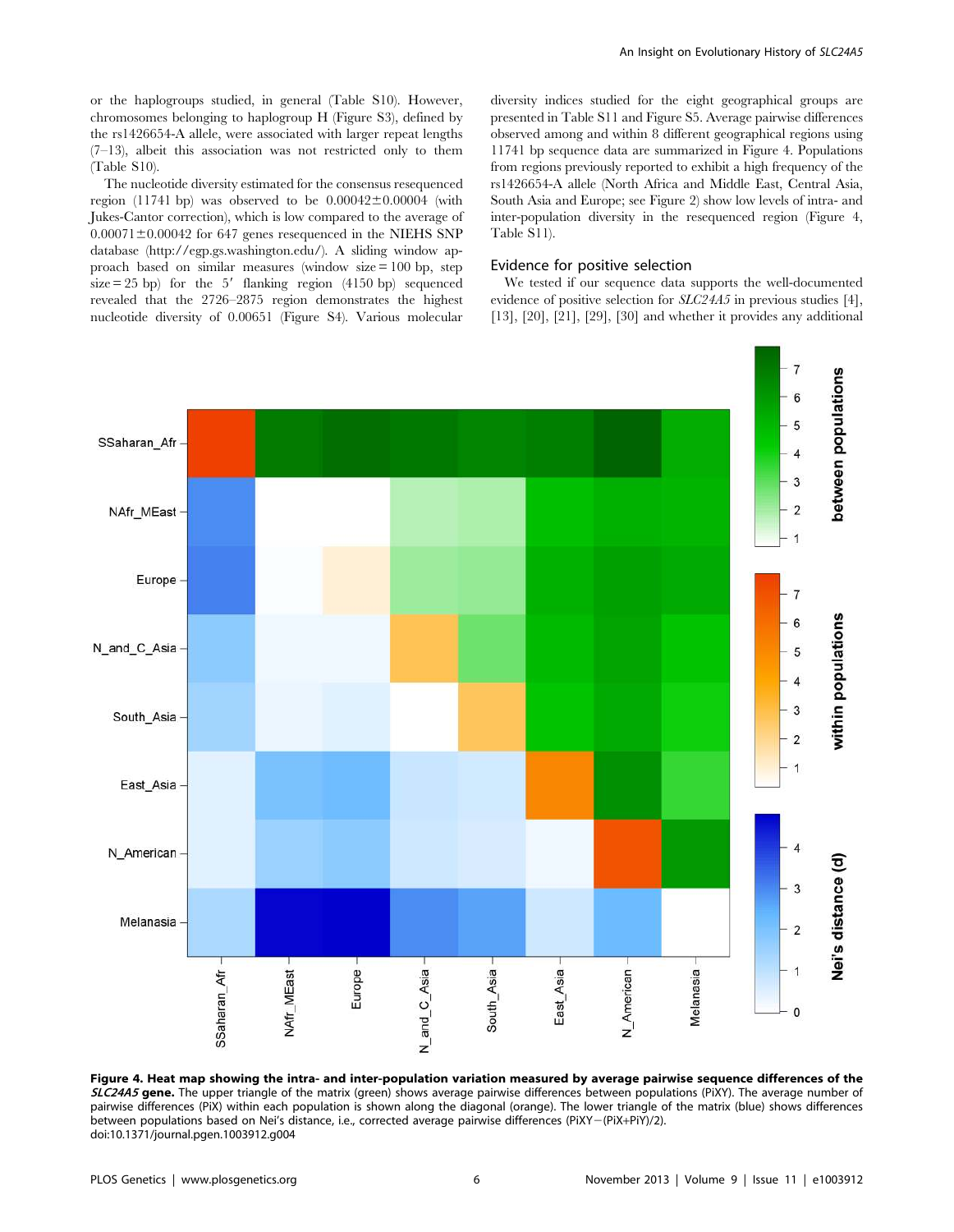evidence of selection. None of the populations tested showed significant departure from neutrality, except for Europeans, who had negative Tajima's D ( $p = 0.02$ ) and Fu and Li's  $F^*$  ( $p = 0.04$ ) as estimated from calibrated population genetic models using COSI (Table S12).

Hence, these observations confirm that SLC24A5 has been under strong selective pressure in Europeans. In addition to this, we also performed haplotype-based selection tests based on genome-wide data (see Materials and Methods) of 1035 individuals including 145 Indians. XP-EHH scores demonstrated that SLC24A5 ranks among the top 10 candidate genes for positive selection in Europe, Middle East and Pakistan, and among the top 1% in Central Asia, Iran and North India (Table S13). Likewise, scores from our iHS analysis had significant empirical p-values for Central Asia and North India (Table S13). It is interesting to note that both of our haplotype-based selection tests demonstrated evidence of positive selection in North Indians, but no such evidence of positive selection was found in South Indians (Table S13). The difference in detecting selection signals from genotype and sequence data has also been pinpointed in a previous study [31].

## Phylogenetic analysis and coalescence age estimates

Firstly, a phylogenetic tree was drawn on the basis of common variants observed in our worldwide resequencing data (11.74 kb) of 95 individuals. The schematic tree representing the 8 most common haplogroups is shown in Figure S3. Haplogroup G was the most common and geographically widely spread clade, being found in 7 of the 8 geographical groups examined. Haplogroup C was confined to sub-Saharan Africans only, while the rest of the observed haplogroups were shared between African and non-African populations. We conclude that all of the 73 phased chromosomes (from Europe, sub-Saharan Africa, Middle East, South Asia, North and Central Asia) with the rs1426654-A allele form a monophyletic group because they share the same haplotype background regardless of their geographic origin. In other words, all carriers of the mutation in our global sample share it by descent. The presence of the derived A allele in sub-Saharan Africa, although in low frequencies (2/73 - one heterozygous Mandeka and one heterozygous San individual) (Figure S3) is consistent with earlier findings [32].

We estimated the coalescence time of the rs1426654 mutation at 28,100 years (95% CI - 4,900 to 58,400 years) using BEAST. Using the same mutation rate, the coalescent age estimated by rho statistics was 21,702 years  $\pm 10,282$  years. Despite the different assumptions used in the two coalescent age estimation methods, both the age estimates show substantial overlap.

# Discussion

# Effect size of the rs1426654 SNP and its association with pigmentation variation in South Asia

A number of previous studies have focused on admixed populations in the search for genes that determine skin pigmentation variation in humans [4], [5], [33]–[35]. Our formal tests for association, using a large homogenous population from South India (Cohort A) as well as a heterogeneous pool of samples across India (Cohort B), demonstrated a highly significant effect of SLC24A5 on skin pigmentation. Further analysis of Cohort A revealed that this SNP determines most of the variation between the pigmentation extremes and contributes about 22–32% of the total skin color variation, thus suggesting that SLC24A5 plays a key role in the pigmentation diversity observed among South Asians.

Furthermore, confounding effect of population structure on the genetics of skin pigmentation, evident in Cohort B suggests that the marked population substructure of South Asians must be taken into account when genetic association studies are conducted in these populations.

#### The spread of rs1426654-A allele in South Asia

Our extensive survey of rs1426654-A allele frequency in the Indian subcontinent reveals an average frequency of 0.53 with a substantial variation among populations, ranging from 0.03 to 1 (Table S4). This finding stands in contrast to the previous understanding of the spread of this allele, where a study [23] based on a cohort of 15 Indian ethnic groups sampled in the US  $(n = 576)$ , estimated the average A allele frequency at 0.86, with a relatively low level of variation among populations (observed range 0.70 to 1). The most plausible cause of this discordance might be that fewer populations were included in the former study and the groups were defined by their generic linguistic affiliation in major branches of the Dravidian and Indo-European languages, rather than by finer resolution of the endogamous units. Notably, in the subset of 8 populations that could be characterized on a similar basis in both studies, the estimates of A allele frequencies did not diverge significantly in their combined averages (Table S14). Therefore, these comparisons suggest that sampling strategies are pivotal in determining the extent of genetic diversity observed in Indian populations and that sampling of expatriates may have a homogenizing effect. Moreover, the expatriates are known to represent mainly urban populations of India, which constitute only 30% (Census 2011; http://censusindia.gov.in/) of the total population of the subcontinent, and therefore are unlikely to be representative of the wealth of genetic variation harbored within the subcontinent.

# Factors shaping the complex pattern of the rs1426654-A allele in South Asia

Our quest to determine whether and to what extent the distribution of the rs1426654 derived- A allele frequency in South Asian populations correlates with language and/or geography revealed that both of these variables have a significant predictive value on allele frequencies. In particular, we found that although frequencies among populations studied vary considerably, this polymorphism has an evident geographic structure with higher frequencies of the derived allele in North and Northwest regions and a declining pattern as one moves further South and East (Table S5, Figure 2). However, when we plotted the rs1426654-A allele frequency against the geographical coordinates of our sampled populations, we found a significant correlation with longitude but not with latitude. The lack of a clear latitudinal (North-South) cline in the A allele frequency, which would have been expected under the model of natural selection, could be partly explained by the complexity of the South Asian genetic landscape, influenced by differences in population histories shaped by various micro-level migrations within the subcontinent, strict endogamy and social barriers. For example, Saurashtrians, who migrated from ''Saurashtra'' region of Gujarat to South India (Madurai) for work, have a relatively high rs1426654-A allele frequency of 0.70. It is believed that those Saurashtrians presently dwelling in Madurai were invited by Nayak kings for their expertise in silk-weaving [36]. Similarly, Toda have higher A allele frequency (0.86) compared to Kurumba (0.20), their geographical neighbors, most likely due to their higher proportion of West Eurasian ancestry which is supported by Y chromosome evidence [37]. Notably, Brahmins, irrespective of their geographic source (North, Central or South India) have higher A allele frequency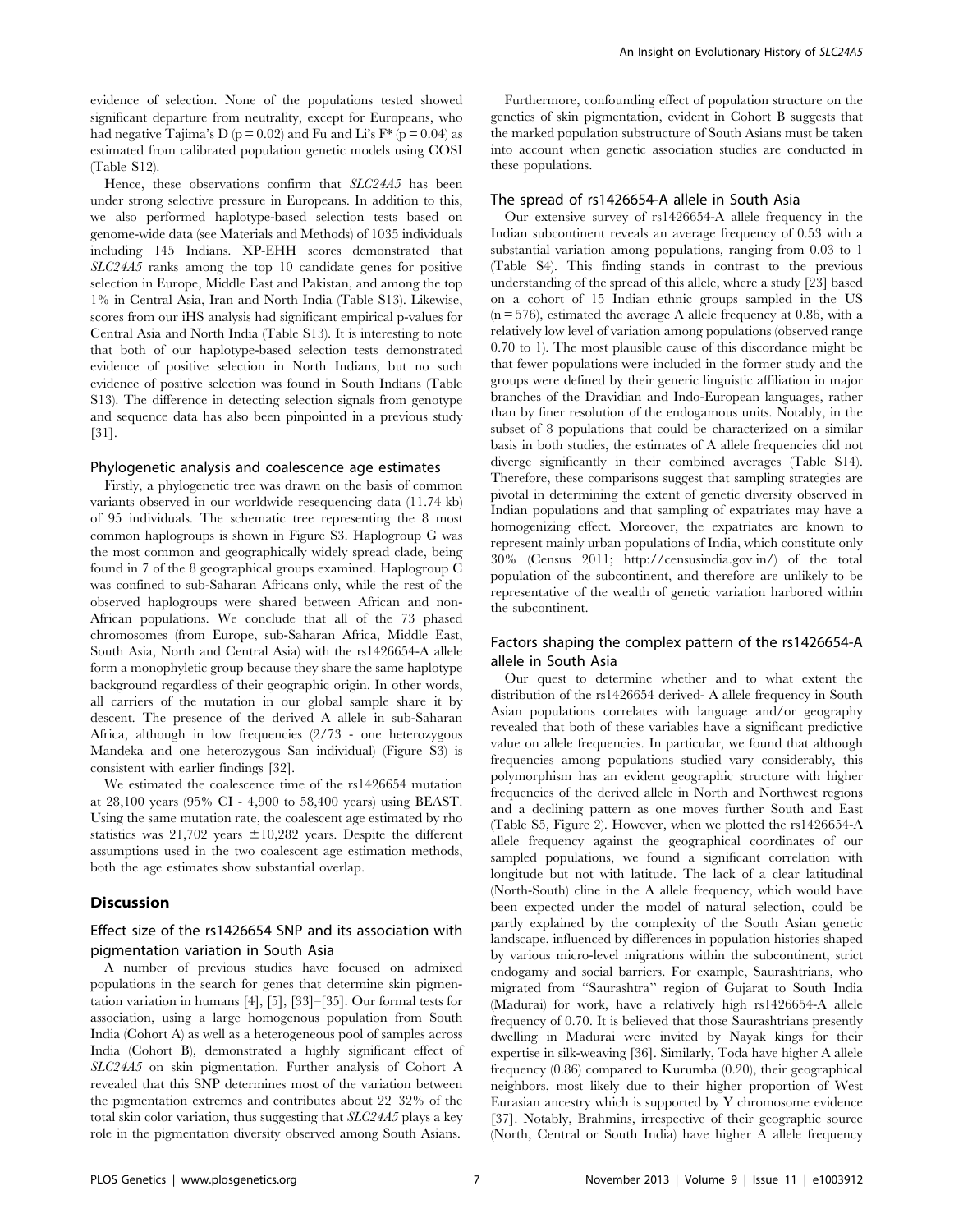(Table S5). Conversely, the higher longitudinal correlation could be due to the fact that Tibeto-Burman and Austroasiatic speakers are characterized by very low A allele frequency (Table S6) because of their East Asian ancestry [26], [38]. Therefore, their inclusion in our sampling might have resulted in the inflation of the longitudinal correlation coefficient.

#### Coalescence age estimate of the rs1426654-A allele

Although the last decade has witnessed significant improvement in the understanding of the genetic basis of skin pigmentation, our knowledge about the exact mechanisms behind the evolution of light skin in humans is still incomplete. The genetic evidence that has accumulated till date suggests a complex evolutionary history for skin pigmentation. It has been argued that natural selection in response to UVR had a causative role in the evolution of light skin color at high latitudes [8], [39], [40]. Evidence of populationspecific signatures of selection of pigmentation genes at different timescales suggests that the evolution of light skin was not a onestep process [41], [42] but a consequence of multiple events or episodes during human evolution. It appears that some of the mutations which have been associated with light skin started to accumulate relatively early in modern human history in the proto-Eurasian populations following the Out-of-Africa expansion, whereas other mutations arose after the divergence of East and West Eurasian populations [4], [19], [29], [41].

Hence, studies focusing on the time-scale of genetic changes in pigmentation genes are vital for understanding the complex evolutionary history of human skin pigmentation. Therefore, in this study, we focused on providing an age estimate of the rs1426654 mutation, which has a major effect on skin pigmentation in West Eurasian and South Asian populations. Notably, previous studies providing age estimates for this locus have been mostly confined to the estimation of onset of selective sweep rather than the coalescence time of the mutation. A study of extended haplotype homozygosity in HapMap populations estimated that the most intense signals of selection detected in European and East Asian populations are found in haplotypes which extend 0.52 cM on average in length [20]. Assuming a star-shaped genealogy and a generation time of 25 years, the authors dated the peak of these signals to  $\sim$  6.6 KYA [20]. They also observed that the secondlongest haplotype (1.15 cM) in Europe includes *SLC24A5*, where rs1426654-A was found to be fixed. Using the same formula used by Voight [20] to date the average peaks of selection signals in Europe and East Asia, the selective sweep specifically at SLC24A5 in the HapMap European sample can be dated to  $\sim$ 3 KYA. Besides this, a recent study by Beleza [42], focusing on analyses of diversity in microsatellite loci, estimated that the selective sweep at SLC24A5 occurred around 11.3 KYA (95% CI, 1–55.8 KYA) and 18.7 KYA (5.8–38.3 KYA) under additive and dominant models, respectively [42].

Our Bayesian coalescent age estimate of the rs1426654-A allele at  $\sim$ 28 KYA (95% HPD, 5–58 KYA), as well as the rho-based estimate at 21.7 ( $\pm$ 10.3) KYA, are older in their point estimates than both of the above selective sweep date estimates, although these age estimates have broad and overlapping error margins. This finding is not surprising because sweeps can also operate on standing variation. Besides this, both our rho-based point estimate and Bayesian mean age estimate postdate the estimated time of the split between Europeans and Asians calculated by Scally [43] using a similar mutation rate. Although our confidence intervals cannot rule out entirely the possibility of older dates  $(>28$  KYA), our findings are broadly consistent with the evolutionary model of skin pigmentation proposed in earlier studies [41], [42], [44]. It appears that the most plausible scenario is that light skin evolved as an adaptation to local environmental conditions as humans started moving to northerly latitudes, with the initial phase of skin lightening occurring in proto Eurasian populations, while genetic variation in SLC24A5 formed the later phase which led to lighter skin in Europeans and South Asians, but not East Asians. This was followed by a European-specific selective sweep, which favored the rapid spread of this mutation in these populations. Our coalescence age estimates of 28 KYA (95% HPD 5–58 KYA) show wide margins, also evident in the earlier sweep date estimates for the gene [42]. This can be due to the fact that the power of our analysis was limited by the need to reduce our sequence range to a subset of sites from a region with sufficiently high LD around the rs1426654-A allele and very low level of sequence variation. Therefore, we speculate that narrowing down the coalescence age estimates and specifying the geographic source of the rs1426654-A allele will depend rather on the success of ancient DNA studies than on more extensive sequencing.

# Evidence for positive selection

Earlier studies have highlighted SLC24A5 as one of the top candidate genes demonstrating evidence for positive selection in Europeans [4], [13], [20], [21], [29], [30] and in Middle Eastern and Pakistani populations from South Asia [13], [29] on the basis of either  $F_{ST}$  or extended haplotype homozygosity from genotype data. Here, relying on our previous scans of extended haplotype homozygosity on Indian populations [24], we note that both XP-EHH and iHS suggest that positive selection has occurred in North Indian (within top 5% and top 1% respectively) but not in South Indian populations. One possible explanation for the regional differences in empirical ranks of the SLC24A5 in India could be the ''melanin threshold'' hypothesis [45]. According to this hypothesis, natural selection affects the variation in pigmentation phenotype only up to a certain adaptive optimum, beyond which individuals may show variation that is subject to other factors such as admixture, genetic drift etc. However, differently from the expectations of this hypothesis, we do observe high range of melanin indices both in North and South Indian populations of Cohort B (Table S2). Furthermore, the high positive correlation of rs1426654-A allele with the light-green South Asian ancestry component (Figure S2A) advocates that the rs1422654-A allele frequency patterns in India could be also explained by demographic history of the populations in addition to selection. It is also possible that while XP-EHH and iHS tests have increased power to detect selection signatures associated with high allele frequencies, the low ranking position of SLC24A5 in selection scans of South Indians is due to the overall lower frequency of the rs1422654-A allele.

Therefore, the complex patterning of light skin allele in India and its correlation with geography, language, and ancestry component observed in the present study, portrays an interesting interplay between selection and demographic history of the populations. This stands in contrast to Europe where the frequency of the light skin associated allele of SLC24A5 has almost reached to fixation and seems to be attributable solely to natural selection. This aspect of skin pigmentation variation observed in South Asians is pivotal in understanding the different mechanisms that contribute to the global skin pigmentation variation and in further understanding of this complex phenotypic trait.

To summarize, we have provided evidence using a homogeneous cohort that the rs1426654 SNP plays a key role in skin pigmentation variation in South Asia. We have shown that the rs1426654-A allele is widespread in the Indian subcontinent and its complex pattern is a result of combination of processes involving selection and demographic history of populations,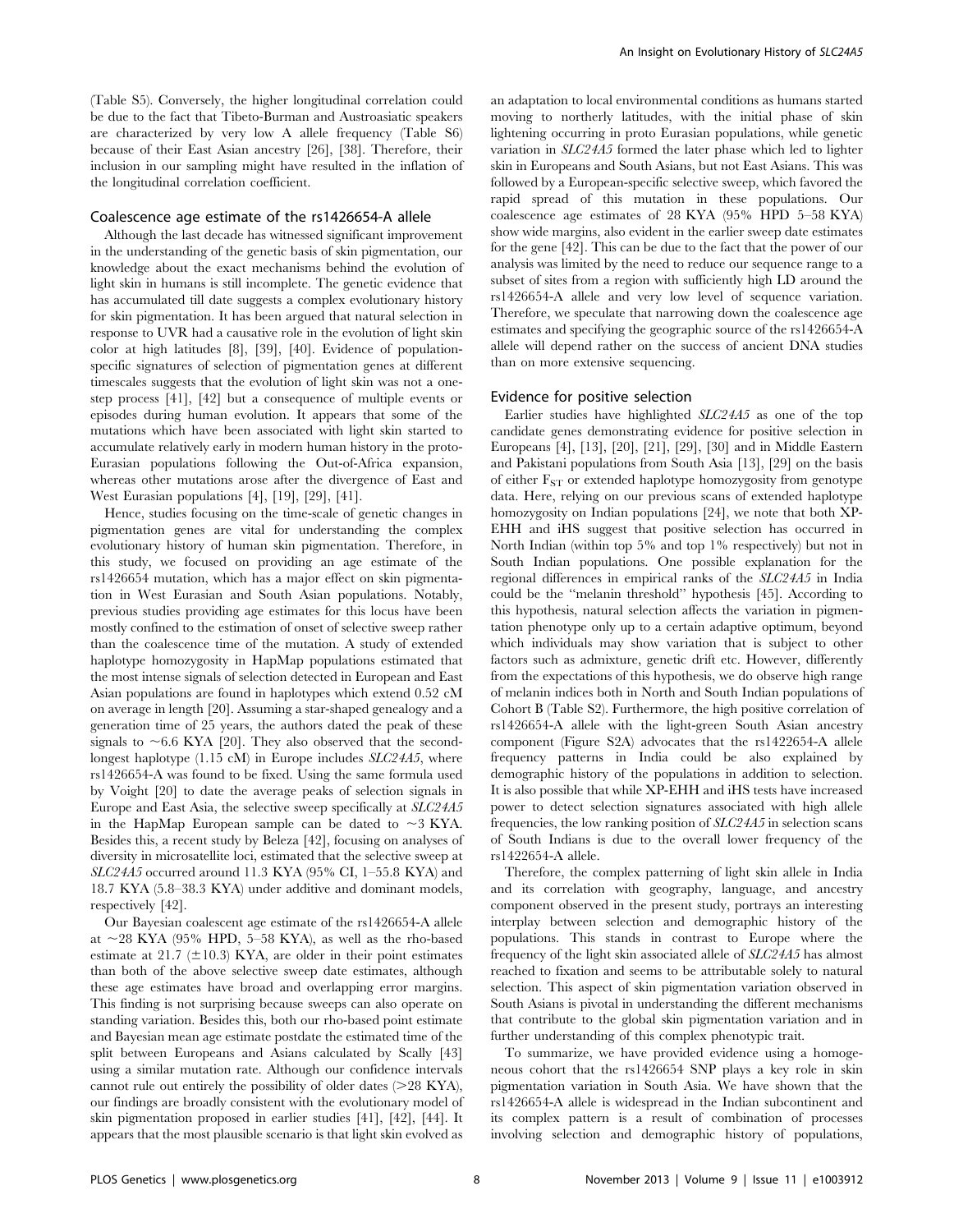influenced by their linguistic and geographic affiliations. Phylogenetic analyses of resequencing data confirm that the rs1426654-A allele in West Eurasian and South Asian populations occurs on the same haplotype background. Both sequence and genome-wide genotype data confirm evidence of positive selection in Europeans, while the latter supports further evidence of selection in populations of Middle East, Pakistan, Central Asia and North India but not in South India. We date the coalescence of the light skin allele (rs1426654-A) to 22–28 KYA (95% CI, 5–58 KYA). However, since this allele has become fixed in many populations across its current distribution, we propose that ancient DNA research might have greater potential to improve our understanding of when and where it first appeared.

#### Materials and Methods

#### Ethics statement

This study was approved by the Research Ethics Committee of the Estonian Biocentre, Tartu, Estonia and the Institutional Ethical Committee (IEC) of the Centre for Cellular and Molecular Biology, Hyderabad, India. All recruited individuals were  $>18$ years of age and their ethnic origin was determined via personal interviews. Written informed consent was obtained from all participants.

#### Subjects

Skin pigmentation was measured using DermaSpectrometer (Cortex Technology, Hadsund, Denmark). Erythema (E) and melanin index (MI) readings were taken from the upper inner arm (medial aspect) [46]. For a subset of individuals, additional measurements were taken from the forehead, representing the most tanned or sun-exposed region of the skin. However, only MI readings from the upper inner arm were used for association analyses. DNA was isolated either from blood or saliva (using Oragene DNA kits, Canada). The study involved three distinct cohorts, A, B and C. Sampling locations of these cohorts are shown in Figure S1.

Cohort A included 1228 randomly recruited individuals from three major agricultural castes (Kapu, Naidu and Reddy) of Andhra Pradesh, India. For all the above individuals, MI readings were taken from the right and left upper inner arm and their mean was calculated to determine each individual's MI. Following the phenotypic screening, thresholds were set for the "low"  $(MI<38)$ and "high" (MI>50) MI groups respectively, representing approximately the top and bottom 10% of the MI distribution, for collection of DNA samples (Figure 1A). Eighty-four out of 120 individuals from the low MI group and 102 out of 127 individuals from the high MI group were genotyped successfully. The 10% threshold was implemented after an initial pilot study, following which the values were continuously redefined as the sample collection progressed. Consequently, during the fieldwork, DNA from 56 individuals was collected outside the determined thresholds (MI 38–50). Therefore, in summary, 242 individuals (189 males, 53 females) from this cohort were genotyped for the rs1426654 SNP (Table S1).

Cohort B comprised of 446 individuals, including 10 caste and tribal populations of Tamil Nadu, Maharashtra and Haryana states of India. For each individual, three readings of MI were taken from the right upper inner arm and the values were averaged. Out of these, 277 individuals (246 males and 31 females) were genotyped (Table S2).

Cohort C included 1054 individuals, representing 43 endogamous populations from different ethnic backgrounds, language families (Dravidian, Indo-European, Austroasiatic, Tibeto-Burman speakers), castes, tribes, with their geographical locations covering most of the states. No records for MI were available for this cohort.

In summary, 1573 individuals from 54 distinct tribal and caste populations including all the three cohorts (A, B and C) were assessed for the rs1426654 polymorphism (Table S4 and Figure S1). A detailed description of the geographic location, linguistic affiliation and socio-cultural background of each cohort is given in Tables S1, S2 and S4. Populations from Cohort A and Cohort B with MI readings were used for genotype-phenotype analyses and genotyping results from all three cohorts (A, B and C) were used to map the spread of rs1426654-A allele and test its correlation with language, geography and ancestry component.

For the resequencing study, we designed a global panel comprising of 95 individuals. This included 70 subjects from HGDP-Centre d'Étude du Polymorphisme Humain (HGDP-CEPH) worldwide panel [47], and additionally 3 Europeans, 18 Indians, and 4 Central Asians to cover the underrepresented regions of the CEPH panel. For population-level analyses, these 95 individuals were broadly classified into 8 major groups based on their geography and ethnicity: sub-Saharan Africa ( $n = 22$ ), North Africa/Middle East  $(n = 7)$ , Europe  $(n = 11)$ , North and Central Asia (n = 7), South Asia (n = 23), East Asia (n = 14), Native Americans  $(n = 4)$  and Melanesia  $(n = 7)$ . List of the populations included in the resequencing project, representing these regions is given in Table S9.

#### Genotyping of the rs1426654 SNP

A 443 bp region of SLC24A5 flanking the rs1426654 SNP was amplified by PCR using s.E3,4F and s.E3,4R primers (Table S15). The cycling protocol consisted of  $96^{\circ}$ C for 3 min, 32 cycles of 96°C for 30 s, 57°C for 30 s, 72°C for 1 min and final extension at 72°C for 5 min. The PCR product was then either directly sequenced or digested overnight at  $37^{\circ}$ C using *Hin*6I restriction endonuclease enzyme. All digested products were run on a 3% agarose gel. The products for sequencing were run on 3730XL DNA Analyzer (Applied Biosystems, Foster City, CA) using Big Dye Terminator sequencing kit (v3.1 Applied Biosystems).

#### Genotype-phenotype association analyses

The effect of the functional SLC24A5 SNP (rs1426654) on skin pigmentation differences between low  $\langle 38 \text{ MI} \rangle$  and high  $\langle 250 \text{ }\rangle$ MI) MI groups of Cohort A was tested using a logistic regression model. For this, we compared a model that included sex and population (caste) as predictors to a model in which the genotype was added as an independent variable. An association between SNP and melanin index was tested using a likelihood-ratio test after adjusting for sex and population and, assuming additivity, odds ratio was calculated for the rs1426654-A allele. Furthermore, we calculated the cross-validated Area Under the Curve (AUC) value to quantify how accurately this polymorphism predicts the occurrence of an individual in the low or high MI group, using the R package caret [48].

To estimate the effect size of the SNP, we used a simulationbased approach known as multiple imputation [49]. This method uses regression models and Bayesian sampling to impute missing values conditional on other predictors. Using random imputations, 1000 complete datasets were generated. The desired analysis was performed on each dataset using methods based on complete data. Results were pooled to derive corrected point estimates and inference [49], [50]. Using this methodology, we estimated the mean MI for each genotype separately for males and females. We also estimated the coefficient of determination  $(R^2)$  for the full model which included sex and genotype, and the variation of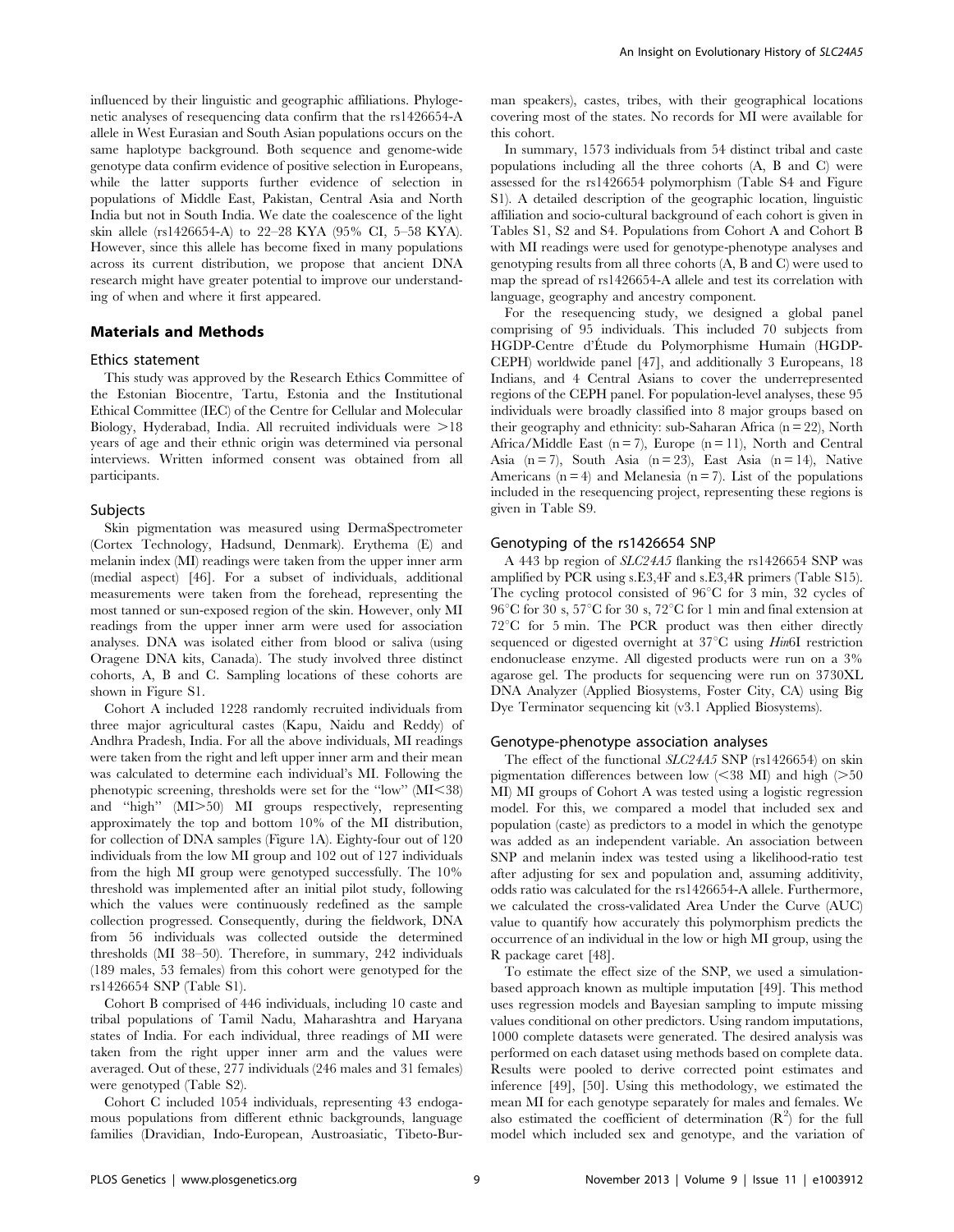melanin index that can be explained by rs1426654 SNP alone. We tested the effect of genotypes on melanin index using a generalized linear model (GLM). All the above stated analyses were performed using the R package MICE 2.9 [50].

For randomly collected samples (Cohort B), similarly, the effect of rs1426654 genotypes on melanin index was assessed using a GLM. Furthermore, the effect of the genotype in the cohort studied was tested using an additive model. All statistical analyses were performed using the R computing package (version 2.15.2.1) (http://www.r-project.org/).

#### Geospatial distribution of the rs1426654-A allele

To visualize the geospatial pattern of the rs1426654 SNP in South Asia and to compare it with other populations across the world, an isofrequency map was generated using 1446 individuals genotyped across all three cohorts (Table S5) and 2763 subjects from previously published datasets (Table S7). The isofrequency map was drawn using Surfer 8.0 (Golden Software Inc, Golden, Colorado).

To test the distribution of the rs1426654-A allele across different language families and geographical coordinates, all of the individuals genotyped under the three cohorts were grouped into 7 geographical zones and 4 major language families pertinent to India (Table S6). Some populations were regrouped with their geographical neighbors of same ethnicity (Table S5). Populations that could not be grouped and had low sample size  $(n<15)$  were excluded. Therefore, data from 1446 individuals representing 40 populations were used for the linguistic and geographical analyses (Table S5 and S7). The rs1426654-A allele frequency was also assayed across the geographical coordinates (absolute latitude and longitude) using Pearson's correlation test. A Mantel test was used to examine the interaction of the allele frequencies with geography and language. For this, the genetic distance matrix (based on  $F_{ST}$ ) was generated in Arlequin 3.5.1.3 [51] and the geographical matrix was calculated from geographic coordinates. For the language matrix, we used the binary approach by coding populations speaking a language from the same language family as 0 and different language family as 1. A Mantel test was performed using Arlequin with 10,000 permutations.

# Correlation between rs1426654-A allele frequency and South Asian ancestry proportion

We tested the correlation between the derived rs1426654-A allele frequency and the proportion of the ancestry component that South Asian populations share with West Eurasians (as depicted by the "light green component" in [24]). For this, genome-wide datasets on Indian populations available from literature [24]–[28] and relevant global reference populations were combined and subjected to structure-like analysis using ADMIXTURE [52] to determine the proportions of the hypothetical ancestral populations using the methods described by Metspalu [24]. A list of the populations included in the run and their source from the literature is given in Table S8. We ran ADMIXTURE 100 times from  $K = 2$  to  $K = 9$  to monitor convergence between individual runs. Log-likelihood scores suggested that the global maximum was reached at  $K = 7$ . Population structure of the studied populations as inferred by ADMIXTURE analysis at  $K = 7$  using 98,189 SNPs is shown in Figure S2A. The proportions of the k5 light green ancestry component (Figure S2A) at  $K = 7$  were then extracted and compared with rs1426654-A allele frequency, for those world and South Asian populations for which the rs1426654 frequency was available, using Pearson's correlation test.

## Resequencing project

A total of 11.74 kb region of SLC24A5 comprising exons (1617 bp), introns (5797 bp), 5' flanking (4150 bp), and 3' flanking (177 bp) regions spanning over 25.6 kb (48409019–48434692) was resequenced (Figure 3) in 95 multiethnic individuals using 31 pairs of validated primers (Table S15). PCR products were purified with Exo-SAP prior to sequencing. Bidirectional sequencing for each fragment was performed using Big Dye Terminator sequencing kit (v3.1 Applied Biosystems) and run on 3730XL DNA Analyzer (Applied Biosystems, Foster City, CA). The sequences were then assembled and analyzed by Seqscape ver 2.5 (Applied Biosystems). BIOEDIT 7.1.3 was used to align the sequences to the NCBI Reference Sequence (NG\_011500.1; 28421 bp). Variants were annotated with SNPs included in dbSNP build 137, June 2012. All of the variants were confirmed by manual inspection. The sequences were phased using PHASE 2.1.1 implemented in DnaSP 5.10.01 [53]. Sequence diversity measures ( $\pi$  and  $\theta$ ) were computed using DnaSP [53] and Arlequin 3.5 [51] was used to perform the interpopulation and intrapopulation analyses.

## Tests of selection

For resequenced data, we tested for the effects of selection using Tajima's D [54], Fu and Li's D\* and F\* [55] statistics, calculated in DnaSP 5.10.01 [53]. All the tests were performed under the standard assumption of constant population size. However, since these tests are known to be strongly influenced by population history, the significance of the results was also estimated by means of coalescent simulations using the COSI 1.2.1 software with the best-fit population model [56]. We performed 10,000 replicates. Coalescent simulations were conditioned on a specific mutation and recombination rate. We used a mutation rate of  $5\times10^{-10}$ substitutions/site/year, as reported by Scally and Durbin [43]. Estimates for the local SLC24A5 recombination rate were obtained from HapMap Build 37 [57] and the length of simulated sequence matched that of the resequenced region (11741 bp). In the absence of an appropriate demographic model and empirical distribution, we have used the evolutionarily closest population implemented in COSI to assess the significance.

For selection analyses based on genome-wide genotype data, we used a merged data set of Illumina Infinium 650K, 610K and 660K available for 145 Indians and worldwide samples including Bantu (n = 19), Middle East (n = 133), Europe (n = 100), Central Asia (n = 77), Iran (n = 20), Pakistan (n = 165), East Asia (n = 211), Oceania  $(n = 27)$  from published datasets. Two haplotype-based selection tests, Cross-Population Extended Haplotype Homozygosity (XP-EHH) and Integrated Haplotype Scores (iHS), were used to assess the empirical rank of the SLC24A5 in the haplotype homozygosity scans performed across the genome in each of the 8 world regions. iHS and XP-EHH statistics were calculated using code by Joseph Pickrell, available at hgdp selection browser (http://hgdp.uchicago.edu/). The analyses were based on a genome scan of 13,274 windows of size 200 kb each. Unphased SNP data were retrieved for the genomic window containing SLC24A5 (chromosome 15:46.2–46.4 Mb (Build 36/hg18) and compared to the empirical distribution of other windows across the genome. Yoruba was used as the reference population in XP-EHH analyses. Data were phased using Beagle 3.1. [58].

#### Phylogenetic analysis and coalescent age estimates

We estimated the phylogeny of SLC24A5 haplotypes based on sequences of 11.74 kb for our diverse set of 95 individuals. For this, haplotypes were inferred from the genotype data using PHASE v.2.1.1 [59]. A neighbor-joining phylogenetic tree was constructed from these data using MEGA 5 [60]. A schematic tree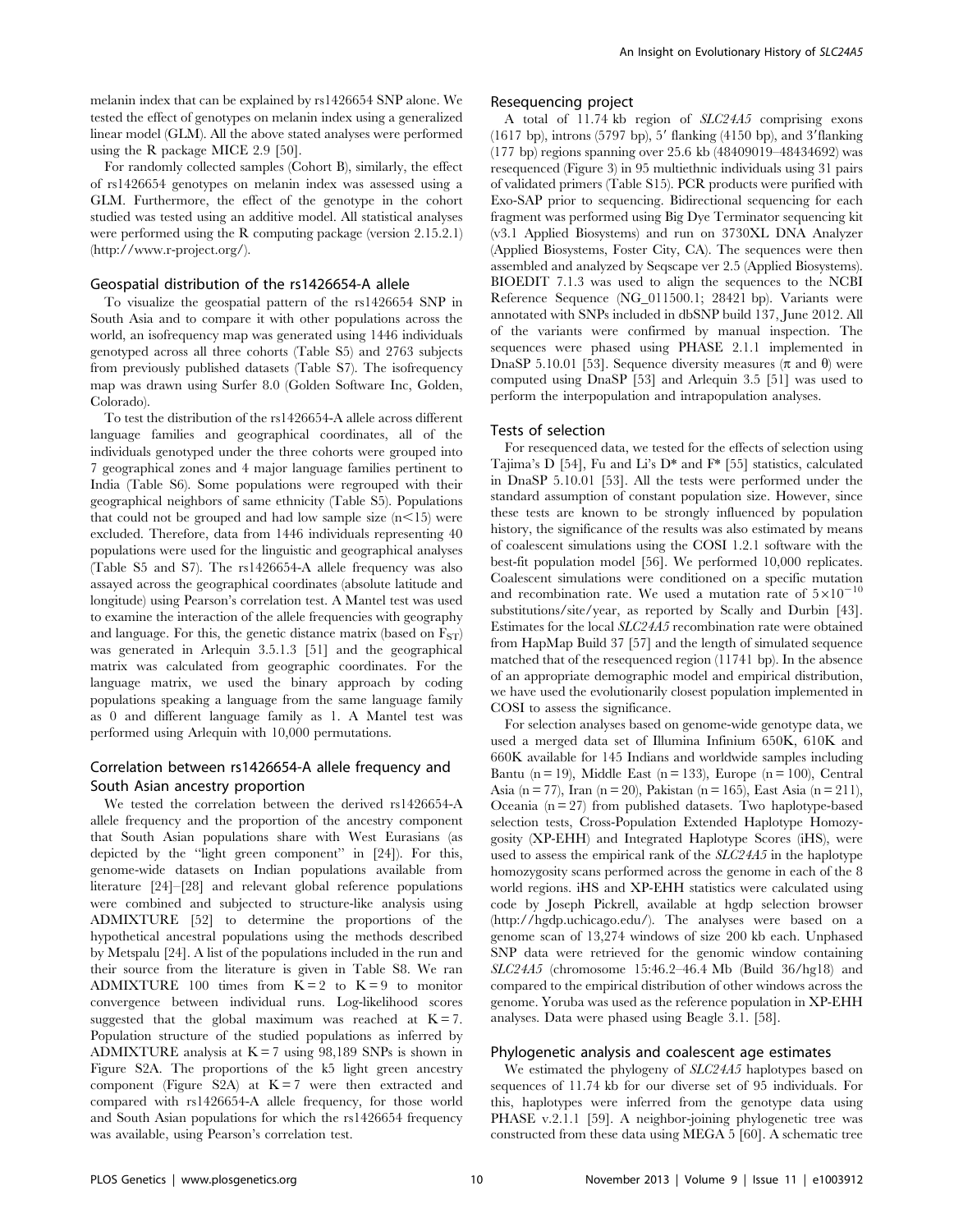representing the eight most common branches of the haplotype tree is shown in Figure S3.

We estimated the age of the rs1426654 mutation using 8837 bp of the SLC24A5 gene. This region was determined by the largest linkage-disequilibrium block identified by the four-gamete rule algorithm, using a minimum D' value of 0.8, as implemented in Haploview 4.2 [61]. Coalescence times were estimated using Bayesian phylogenetic analysis in BEAST 1.7.0 [62]. The analysis was conducted on a dataset of 73 sequences carrying the rs1426654-A allele. We further restricted our dataset to 7837 bp comprising of third codon sites, introns and flanking regions. The F81 [63] nucleotide substitution model was selected as the best-fit model using the Bayesian information criterion in Modelgenerator [64]. The analysis was performed using a strict molecular clock and the Bayesian skyride coalescent model [65]. The molecular clock was calibrated using the mutation rate reported by Scally and Durbin [43], with a mean of  $5\times10^{-10}$  mutations/site/year and a standard deviation of  $5.1 \times 10^{-11}$ . Posterior distributions of parameters were estimated by Markov chain Monte Carlo simulation, with samples drawn every 1000 steps over a total of 10,000,000 steps. Three independent runs were conducted to check for convergence to the stationary distribution and the first 1000 samples were discarded as burn-in. Sufficient sampling of parameters was evaluated using Tracer 1.5 [66] and samples from independent runs were combined. Sampled posterior trees were summarized to generate a maximum-clade-credibility tree. Statistical uncertainty in age estimates is reflected by the 95% credibility intervals.

We also estimated the coalescent times using the rho statistics [67] in Network 4.6 (http://www.fluxus-engineering.com/ sharenet.htm) assuming a rate of  $5\times10^{-10}$  substitutions/site/year [43] and using sequence length of 8837 bp. The standard deviation was calculated according to Saillard [68].

# Supporting Information

Figure S1 Sampling locations for the present study. Map represents location of samples collected from different parts of Indian subcontinent encompassing populations of different ethnic background, language families, castes and tribes. Populations from cohorts A and B, shown in brackets, were assessed for melanin index, while the rest from Cohort C have only genotype information. (TIF)

Figure S2 Correlation between rs1426654 A allele frequency and ancestry component. (A) Population structure inferred by ADMIXTURE analysis at  $K = 7$ . (B) Graphs showing correlation between rs1426654-A allele frequencies and light green (k5) ancestry component of the above analysis using all (North Africa/ Middle East, Europe, Caucasus, Central Asia) populations in the left panel, and 27 ethnic groups from South Asia in the right panel (Hazara, Pathan, Burusho, Balochi, Brahui, Makrani, Sindhi, Gujaratis, Bhil and Meghawal, Kashmiri Pandits, Uttar Pradesh (UP) Brahmins, Kshtriya, Chamar, Dharkar, Dusadh, Kanjar, Kol, Uttar Pradesh (UP) low caste, Tharu, Gond, Naidu, Kurumba, Paniya and Malayan, Asur and Ho, Gadaba and Savara, Garo and Naga and Khasi).

(TIF)

Figure S3 Schematic tree representing the phylogenetic relationships among the samples studied in resequencing project, with haplogroup H being defined by the non-synonymous SNP rs1426654. The numbers denote the frequencies of the chromosomes in each haplogroup by the 8 geographical regions studied. (TIF)

**Figure S4** Graph showing nucleotide diversity pi  $(\pi)$  in the 5' flanking region (4150 bp). Sliding window with length  $= 100$  bp and step size = 25 bp was used to generate the graph. (TIF)

**Figure S5** Haplotype diversity indices  $(\theta)$  of 8 geographical regions included in the study. The solid lines represent values of diversity indices  $(\theta)$  according to Table S11. The dashed lines of the same color show standard deviations for the respective estimates. (TIF)

Table S1 Sample description of individuals in Cohort A with rs1426654 genotyping results.

(XLSX)

Table S2 Sample description for individuals in Cohort B with rs1426654 genotyping results.

(XLSX)

Table S3 Effect of rs1426654 genotypes on skin pigmentation variation among individuals of Cohort A. (A) Estimated average melanin index (MI) for SLC24A5 rs1426654 genotypes. (B) Difference in estimated mean melanin index (in melanin units) for the rs1426654 genotypes.



Table S4 Sample description of populations under all the three cohorts (A–C) and their average rs1426654-A allele frequency. (XLSX)

Table S5 rs1426654-A allele frequency of populations included in geographic and linguistic analyses. (XLSX)

Table S6 Average rs1426654-A allele frequency according to their linguistic and geographic divisions. (XLSX)

Table S7 rs1426654-A allele frequency across the world populations based on published datasets. (XLSX)

Table S8 List of populations included in the ADMIXTURE run along with their geographic region and source of study. (XLSX)

Table S9 Description of the variants identified in the SLC24A5 resequencing project.

(XLSX)

Table S10 Variation among the resequencing project samples, for a tetranucleotide (GAAA) repeat at genomic position 48412029 in  $5'$  flanking region of the  $SLC24A5$  gene. (XLSX)

Table S11 Estimates of SLC24A5 nucleotide diversity measures among and within 8 geographic regions of the world. (XLSX)

Table S12 Tests of neutrality for 8 geographic regions based on resequencing data. (XLSX)

Table S13 Genome-wide rankings of the SLC24A5 gene in haplotype homozygosity tests across world populations. (XLSX)

Table S14 Comparison of the rs1426654 A allele frequencies of the current study with the study published by Pemberton et al. (Pemberton et al. 2008) [23]. (XLSX)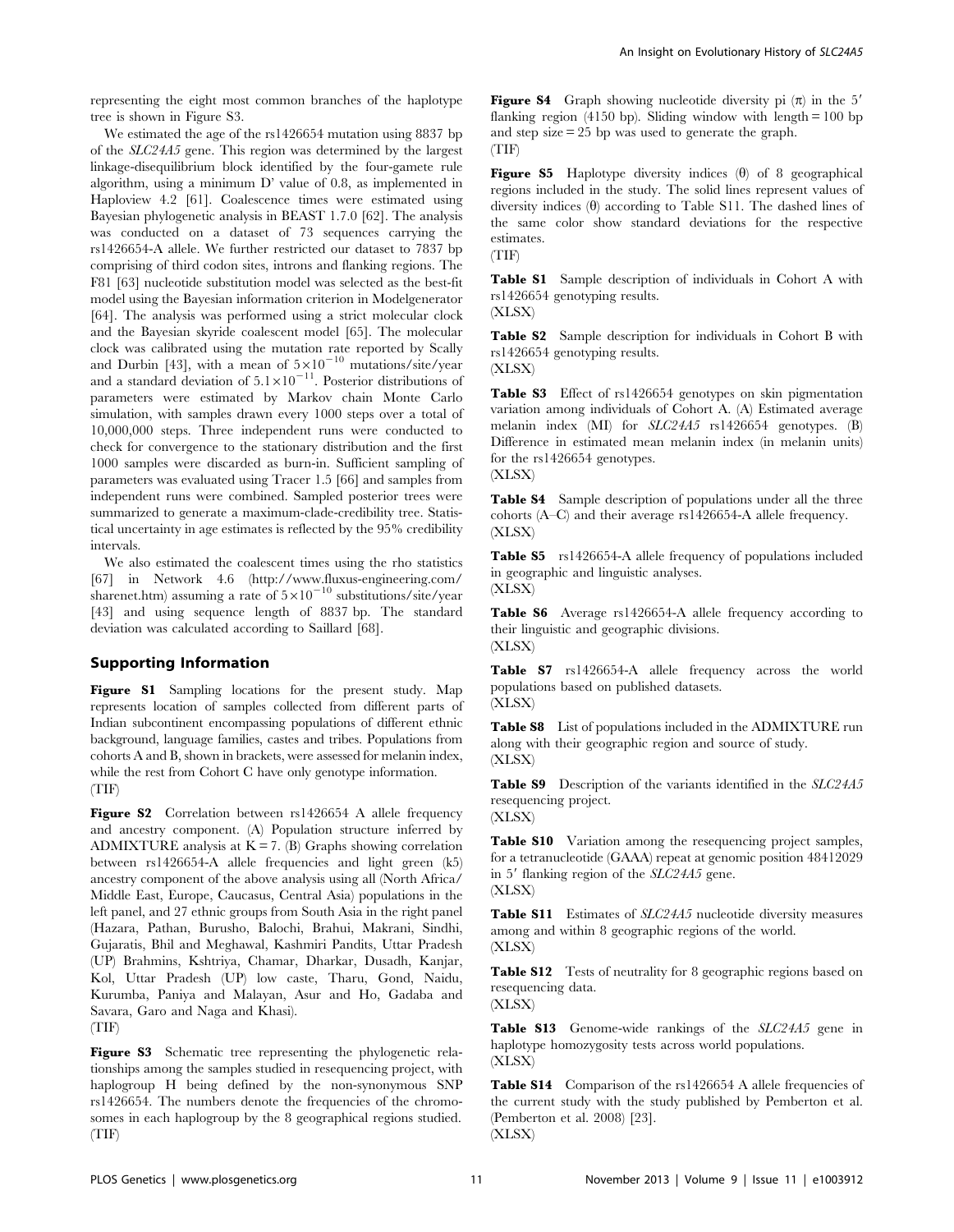Table S15 List of primers used in the present study. (XLSX)

## Acknowledgments

We are extremely grateful to all the participants of the study and to those who assisted us in the field-work and collection of the samples. We would like to thank Prof. K.M.R. Nambiar and Anurag Kadiyan for their kind and crucial assistance in sample collection. We would also like to thank A. Kushniarevich, J. Parik, T. Reisberg, I. Hilpus, G. Arun Kumar, A. Khatri, M. Singh and A. Shah for their technical assistance; G. Jacobs, N. Sharma and B. Yunusbayev for discussion. ADMIXTURE run was carried out in the High Performance Computing Centre, University of Tartu.

#### References

- 1. Rees JL (2004) The genetics of sun sensitivity in humans. Am J Hum Genet 75: 739–751.
- 2. Thody AJ, Higgins EM, Wakamatsu K, Ito S, Burchill SA, et al. (1991) Pheomelanin as well as eumelanin is present in human epidermis. J Invest Dermatol 97: 340–344.
- 3. Barsh GS (2003) What controls variation in human skin color. PLoS Biol 1: e27. 4. Lamason RL, Mohideen MAPK, Mest JR, Wong AC, Norton HL, et al. (2005)
- SLC24A5, a putative cation exchanger, affects pigmentation in zebrafish and humans. Science 310: 1782.
- 5. Candille SI, Absher DM, Beleza S, Bauchet M, McEvoy B, et al. (2012) Genome-Wide Association Studies of Quantitatively Measured Skin, Hair, and Eye Pigmentation in Four European Populations. PloS One 7: e48294.
- 6. Stokowski RP, Pant P, Dadd T, Fereday A, Hinds DA, et al. (2007) A genomewide association study of skin pigmentation in a South Asian population. Am J Hum Genet 81: 1119–1132.
- 7. Miller CT, Beleza S, Pollen AA, Schluter D, Kittles RA, et al. (2007) cis-Regulatory changes in Kit ligand expression and parallel evolution of pigmentation in sticklebacks and humans. Cell 131: 1179–1189.
- 8. Jablonski NG, Chaplin G (2000) The evolution of human skin coloration. J Hum Evol 39: 57–106.
- 9. Loomis WF (1967) Skin-pigment regulation of vitamin-D biosynthesis in man. Science 157: 501.
- 10. Robins AH (2005) Biological perspectives on human pigmentation. Cambridge University Press.
- 11. Juzeniene A, Setlow R, Porojnicu A, Steindal A, Moan J (2009) Development of different human skin colors: a review highlighting photobiological and photobiophysical aspects. J Photochem Photobiol B 96: 93.
- 12. Myles S, Somel M, Tang K, Kelso J, Stoneking M (2007) Identifying genes underlying skin pigmentation differences among human populations. Hum Genet 120: 613–621.
- 13. Pickrell JK, Coop G, Novembre J, Kudaravalli S, Li JZ, et al. (2009) Signals of recent positive selection in a worldwide sample of human populations. Genome Res 19: 826–837.
- 14. Novembre J, Di Rienzo A (2009) Spatial patterns of variation due to natural selection in humans. Nat Rev Genet 10: 745–755.
- 15. Anno S, Ohshima K, Abe T (2010) Approaches to understanding adaptations of skin color variation by detecting geneenvironment interactions. Expert Rev Mol Diagn 10: 987–991.
- 16. Tang K, Thornton KR, Stoneking M (2007) A new approach for using genome scans to detect recent positive selection in the human genome. PLoS Biol 5: e171.
- 17. Ginger RS, Askew SE, Ogborne RM, Wilson S, Ferdinando D, et al. (2008) SLC24A5 encodes a trans-Golgi network protein with potassium-dependent sodium-calcium exchange activity that regulates human epidermal melanogenesis. J Biol Chem 283: 5486.
- 18. Tsetskhladze ZR, Canfield VA, Ang KC, Wentzel SM, Reid KP, et al. (2012) Functional Assessment of Human Coding Mutations Affecting Skin Pigmentation Using Zebrafish. PloS One 7: e47398.
- 19. Norton HL, Kittles RA, Parra E, McKeigue P, Mao X, et al. (2007) Genetic evidence for the convergent evolution of light skin in Europeans and East Asians. Mol Biol Evol 24: 710.
- 20. Voight BF, Kudaravalli S, Wen X, Pritchard JK (2006) A map of recent positive selection in the human genome. PLoS Biol 4: e72.
- 21. Sabeti PC, Varilly P, Fry B, Lohmueller J, Hostetter E, et al. (2007) Genomewide detection and characterization of positive selection in human populations. Nature 449: 913–918.
- 22. Jaswal I (1983) Pigmentary variation in Indian populations. Acta Anthropogenet 7: 75.
- 23. Pemberton TJ, Mehta NU, Witonsky D, Di Rienzo A, Allayee H, et al. (2008) Prevalence of common disease-associated variants in Asian Indians. BMC Genet 9: 13.
- 24. Metspalu M, Romero IG, Yunusbayev B, Chaubey G, Mallick CB, et al. (2011) Shared and unique components of human population structure and genomewide signals of positive selection in South Asia. Am J Hum Genet 89: 731–744.

## Author Contributions

Conceived and designed the experiments: CBM FMI TK. Performed the experiments: CBM FMI RT. Analyzed the data: CBM FMI MMö RG GC SYWH TK. Contributed reagents/materials/analysis tools: IGR FC NR MMe CGNMT RP MML LS KT RV. Wrote the paper: CBM FMI TK. Supervised the statistical analyses related to genotype-phenotype association study: MMö. Gave suggestions and advice for the logistic regression analysis: RG CGNMT. Helped in performing the selection tests for sequence data using COSI package: GH. Supervised results and discussion related to BEAST analysis: SYWH. Critical editing of the manuscript: SH SYWH RV.

- 25. Reich D, Thangaraj K, Patterson N, Price AL, Singh L (2009) Reconstructing Indian population history. Nature 461: 489–494.
- 26. Chaubey G, Metspalu M, Choi Y, Mägi R, Romero IG, et al. (2011) Population genetic structure in Indian Austroasiatic speakers: the role of landscape barriers and sex-specific admixture. Mol Biol Evol 28: 1013–1024.
- 27. Yunusbayev B, Metspalu M, Järve M, Kutuev I, Rootsi S, et al. (2012) The Caucasus as an asymmetric semipermeable barrier to ancient human migrations. Mol Biol Evol 29: 359–365.
- 28. Behar DM, Yunusbayev B, Metspalu M, Metspalu E, Rosset S, et al. (2010) The genome-wide structure of the Jewish people. Nature 466: 238–242.
- 29. Coop G, Pickrell JK, Novembre J, Kudaravalli S, Li J, et al. (2009) The role of geography in human adaptation. PLoS Genet 5: e1000500.
- 30. Izagirre N, García I, Junquera C, De La Rúa C, Alonso S (2006) A scan for signatures of positive selection in candidate loci for skin pigmentation in humans. Mol Biol Evol 23: 1697.
- 31. De Gruijter JM, Lao O, Vermeulen M, Xue Y, Woodwark C, et al. (2011) Contrasting signals of positive selection in genes involved in human skin-color variation from tests based on SNP scans and resequencing. Investig Genet 2: 24.
- 32. Norton HL, Kittles RA, Parra E, McKeigue P, Mao X, et al. (2007) Genetic evidence for the convergent evolution of light skin in Europeans and East Asians. Mol Biol Evol 24: 710.
- 33. Ang KC, Ngu MS, Reid KP, Teh MS, Aida ZS, et al. (2012) Skin Color Variation in Orang Asli Tribes of Peninsular Malaysia. PloS One 7: e42752.
- 34. Quillen EE, Bauchet M, Bigham AW, Delgado-Burbano ME, Faust FX, et al. (2012) OPRM1 and EGFR contribute to skin pigmentation differences between Indigenous Americans and Europeans. Hum Genet 131: 1073–1080.
- 35. Beleza S, Johnson NA, Candille SI, Absher DM, Coram MA, et al. (2013) Genetic Architecture of Skin and Eye Color in an African-European Admixed Population. PLoS Genet 9: e1003372.
- 36. Sapovadia V (2012) Saurashtra: A Language, Region, Culture & Community. Available: http://papers.ssrn.com/sol3/papers.cfm?abstract\_id = 2033685.
- 37. ArunKumar G, Soria-Hernanz DF, Kavitha VJ, Arun VS, Syama A, et al. (2012) Population differentiation of Southern Indian male lineages correlates with agricultural expansions predating the caste system. PloS One 7: e50269.
- 38. Cordaux R, Saha N, Bentley GR, Aunger R, Sirajuddin S, et al. (2003) Mitochondrial DNA analysis reveals diverse histories of tribal populations from India. Eur J Hum Genet 11: 253–264.
- 39. Jablonski NG (2004) The evolution of human skin and skin color. Annu Rev Anthr 33: 585–623.
- 40. Jablonski NG, Chaplin G (2010) Human skin pigmentation as an adaptation to UV radiation. Proc Natl Acad Sci 107: 8962–8968.
- 41. McEvoy B, Beleza S, Shriver MD (2006) The genetic architecture of normal variation in human pigmentation: an evolutionary perspective and model. Hum Mol Genet 15: R176–R181.
- 42. Beleza S, dos Santos AM, McEvoy B, Alves I, Martinho C, et al. (2012) The timing of pigmentation lightening in Europeans. Mol Biol Evol 30(1):24–35.
- 43. Scally A, Durbin R (2012) Revising the human mutation rate: implications for understanding human evolution. Nat Rev Genet 13: 745–753.
- 44. Quillen EE, Shriver MD (2011) Milestone 2. Nat Milestones: E5–E7.
- 45. Norton HL, Friedlaender JS, Merriwether DA, Koki G, Mgone CS, et al. (2006) Skin and hair pigmentation variation in Island Melanesia. Am J Phys Anthropol 130: 254–268.
- 46. Shriver MD, Parra EJ, Dios S, Bonilla C, Norton H, et al. (2003) Skin pigmentation, biogeographical ancestry and admixture mapping. Hum Genet 112: 387–399.
- 47. Cann HM, de Toma C, Cazes L, Legrand M-F, Morel V, et al. (2002) A human genome diversity cell line panel. Sci New York NY 296: 261.
- 48. Kuhn M (2008) Building predictive models in R using the caret package. J Stat Softw 28: 1–26.
- 49. Rubin DB (1987) Multiple imputation for non-response in surveys. New York: John Wiley & Sons.
- 50. Buuren S, Groothuis-Oudshoorn K (2011) MICE: Multivariate imputation by chained equations in R. J Stat Softw 45.